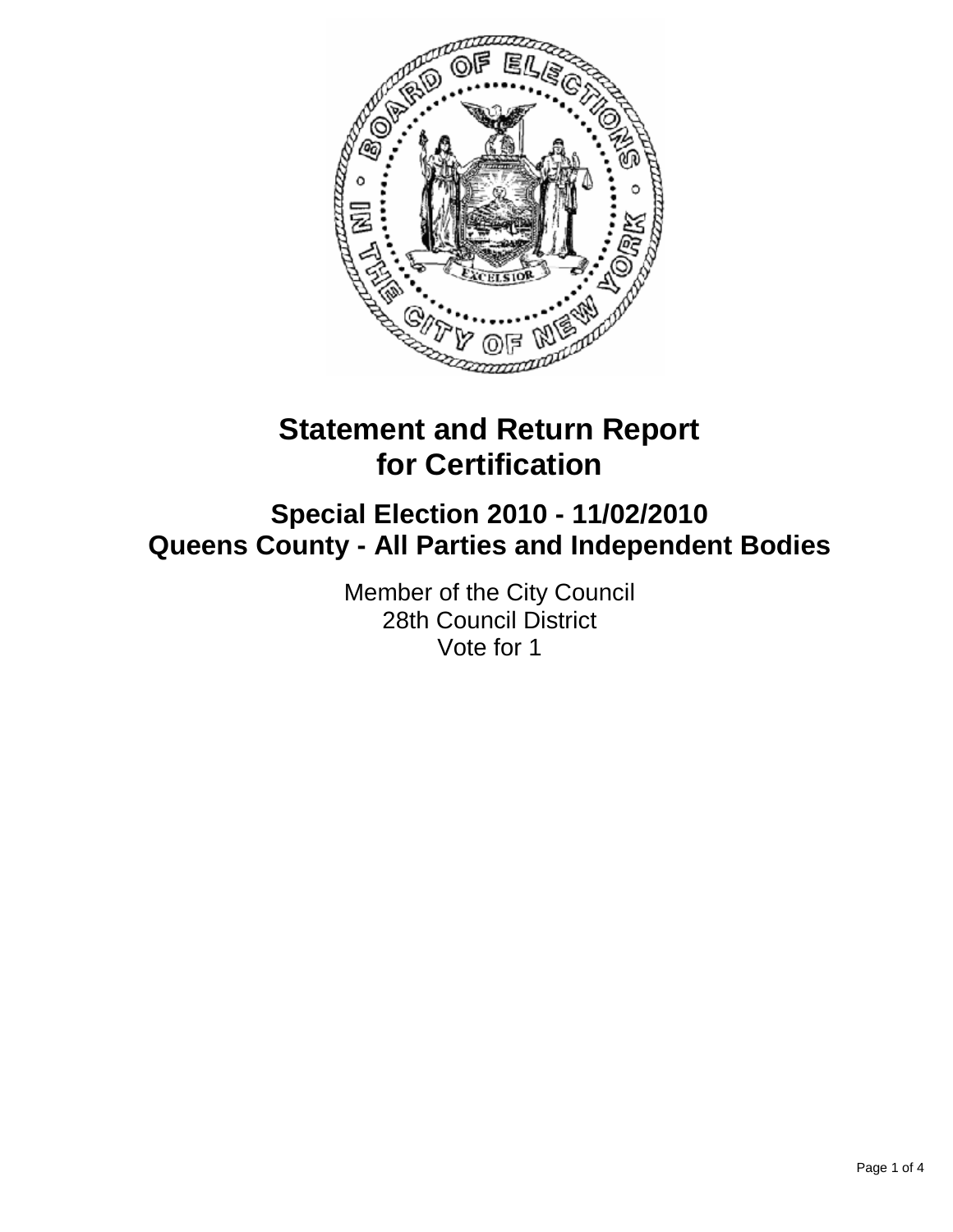

#### **Assembly District 25**

| <b>PUBLIC COUNTER</b>                   | 796 |
|-----------------------------------------|-----|
| <b>EMERGENCY</b>                        | 52  |
| ABSENTEE/MILITARY                       | 17  |
| <b>AFFIDAVIT</b>                        | 14  |
| <b>Total Ballots</b>                    | 880 |
| RUBEN WILLS (A BETTER WAY)              | 111 |
| NICOLE PAULTRE BELL (COMMUNITY FIRST)   | 38  |
| ALLAN W JENNINGS JR. (THE ENOUGH TAXES) | 39  |
| ALBERT BALDEO (PEOPLE COME FIRST)       | 180 |
| HARPREET SINGH TOOR (VOICE FOR CHANGE)  | 233 |
| CHARLES A BILAL (OBAMA'S AGENDA)        | 31  |
| MARTHA TAYLOR BUTLER (ALL GENERATIONS)  | 9   |
| <b>Total Votes</b>                      | 641 |
| Unrecorded                              | 239 |

**Assembly District 27** 

| PUBLIC COUNTER                          | 324 |
|-----------------------------------------|-----|
| <b>EMERGENCY</b>                        | 0   |
| ABSENTEE/MILITARY                       | 11  |
| <b>AFFIDAVIT</b>                        | 12  |
| <b>Total Ballots</b>                    | 348 |
| RUBEN WILLS (A BETTER WAY)              | 64  |
| NICOLE PAULTRE BELL (COMMUNITY FIRST)   | 31  |
| ALLAN W JENNINGS JR. (THE ENOUGH TAXES) | 16  |
| ALBERT BALDEO (PEOPLE COME FIRST)       | 49  |
| HARPREET SINGH TOOR (VOICE FOR CHANGE)  | 36  |
| CHARLES A BILAL (OBAMA'S AGENDA)        | 16  |
| MARTHA TAYLOR BUTLER (ALL GENERATIONS)  | 8   |
| <b>Total Votes</b>                      | 220 |
| Unrecorded                              | 128 |

**Assembly District 31** 

| PUBLIC COUNTER                          | 4,485 |
|-----------------------------------------|-------|
| <b>EMERGENCY</b>                        | 0     |
| ABSENTEE/MILITARY                       | 62    |
| <b>AFFIDAVIT</b>                        | 63    |
| <b>Total Ballots</b>                    | 4,615 |
| RUBEN WILLS (A BETTER WAY)              | 1,012 |
| NICOLE PAULTRE BELL (COMMUNITY FIRST)   | 868   |
| ALLAN W JENNINGS JR. (THE ENOUGH TAXES) | 379   |
| ALBERT BALDEO (PEOPLE COME FIRST)       | 622   |
| HARPREET SINGH TOOR (VOICE FOR CHANGE)  | 119   |
| CHARLES A BILAL (OBAMA'S AGENDA)        | 319   |
| MARTHA TAYLOR BUTLER (ALL GENERATIONS)  | 181   |
| ANNMARIE TORNABENE (WRITE-IN)           | 1     |
| NO NAME (WRITE-IN)                      | 1     |
| <b>Total Votes</b>                      | 3,502 |
| Unrecorded                              | 1,113 |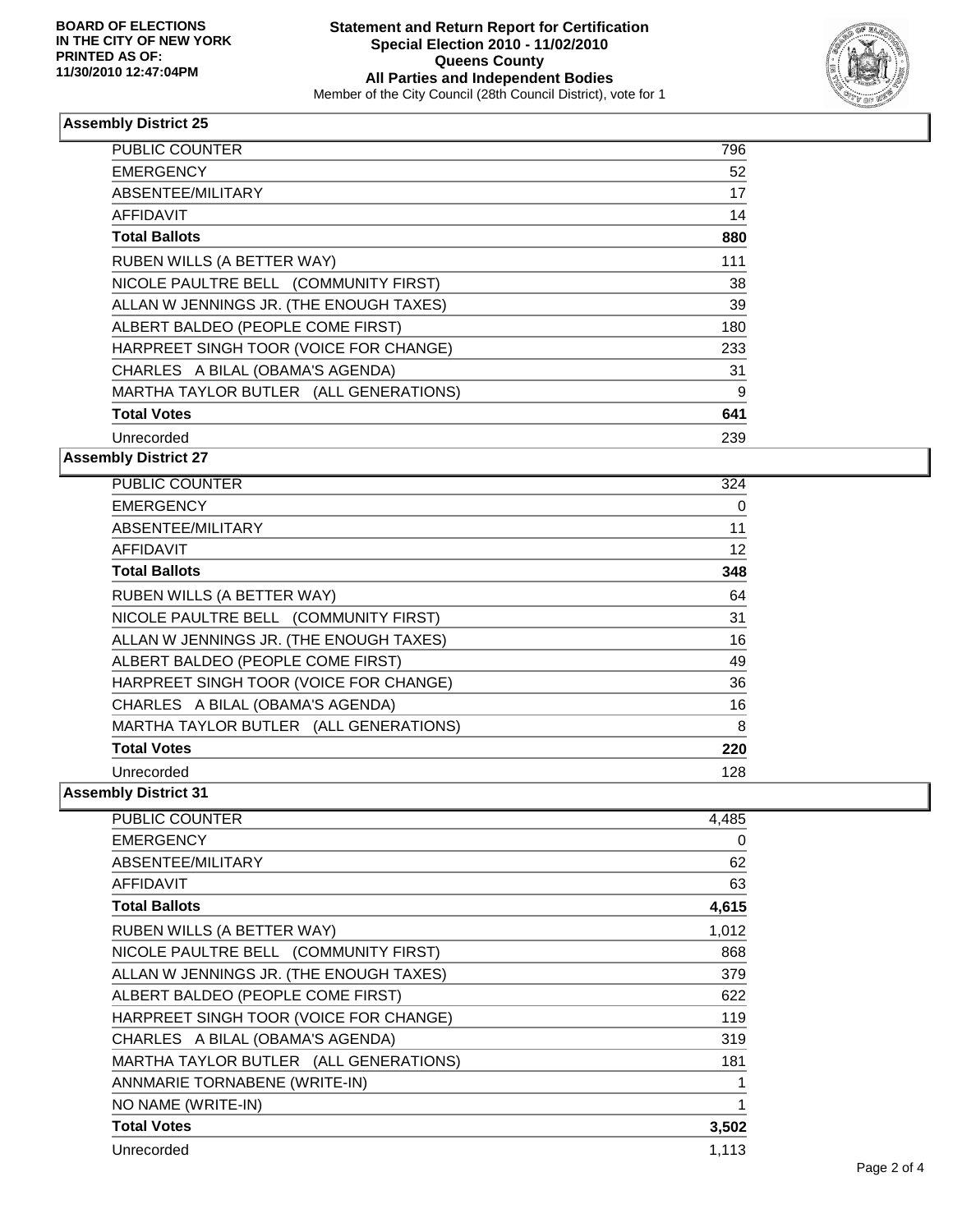

## **Assembly District 32**

| <b>PUBLIC COUNTER</b>                   | 14,958 |
|-----------------------------------------|--------|
| <b>EMERGENCY</b>                        | 0      |
| ABSENTEE/MILITARY                       | 257    |
| <b>AFFIDAVIT</b>                        | 285    |
| <b>Total Ballots</b>                    | 15,516 |
| RUBEN WILLS (A BETTER WAY)              | 4,792  |
| NICOLE PAULTRE BELL (COMMUNITY FIRST)   | 4,178  |
| ALLAN W JENNINGS JR. (THE ENOUGH TAXES) | 1,465  |
| ALBERT BALDEO (PEOPLE COME FIRST)       | 699    |
| HARPREET SINGH TOOR (VOICE FOR CHANGE)  | 173    |
| CHARLES A BILAL (OBAMA'S AGENDA)        | 995    |
| MARTHA TAYLOR BUTLER (ALL GENERATIONS)  | 160    |
| LYNN NUNEZ (WRITE-IN)                   |        |
| RICHARD BUTLER (WRITE-IN)               | 1      |
| <b>Total Votes</b>                      | 12,464 |
| Unrecorded                              | 3,052  |

## **Assembly District 38**

| <b>PUBLIC COUNTER</b>                   | 1,041 |
|-----------------------------------------|-------|
| <b>EMERGENCY</b>                        | 0     |
| ABSENTEE/MILITARY                       | 14    |
| AFFIDAVIT                               | 13    |
| <b>Total Ballots</b>                    | 1,069 |
| RUBEN WILLS (A BETTER WAY)              | 166   |
| NICOLE PAULTRE BELL (COMMUNITY FIRST)   | 86    |
| ALLAN W JENNINGS JR. (THE ENOUGH TAXES) | 46    |
| ALBERT BALDEO (PEOPLE COME FIRST)       | 126   |
| HARPREET SINGH TOOR (VOICE FOR CHANGE)  | 66    |
| CHARLES A BILAL (OBAMA'S AGENDA)        | 75    |
| MARTHA TAYLOR BUTLER (ALL GENERATIONS)  | 12    |
| NO NAME (WRITE-IN)                      | 1     |
| <b>Total Votes</b>                      | 578   |
| Unrecorded                              | 491   |